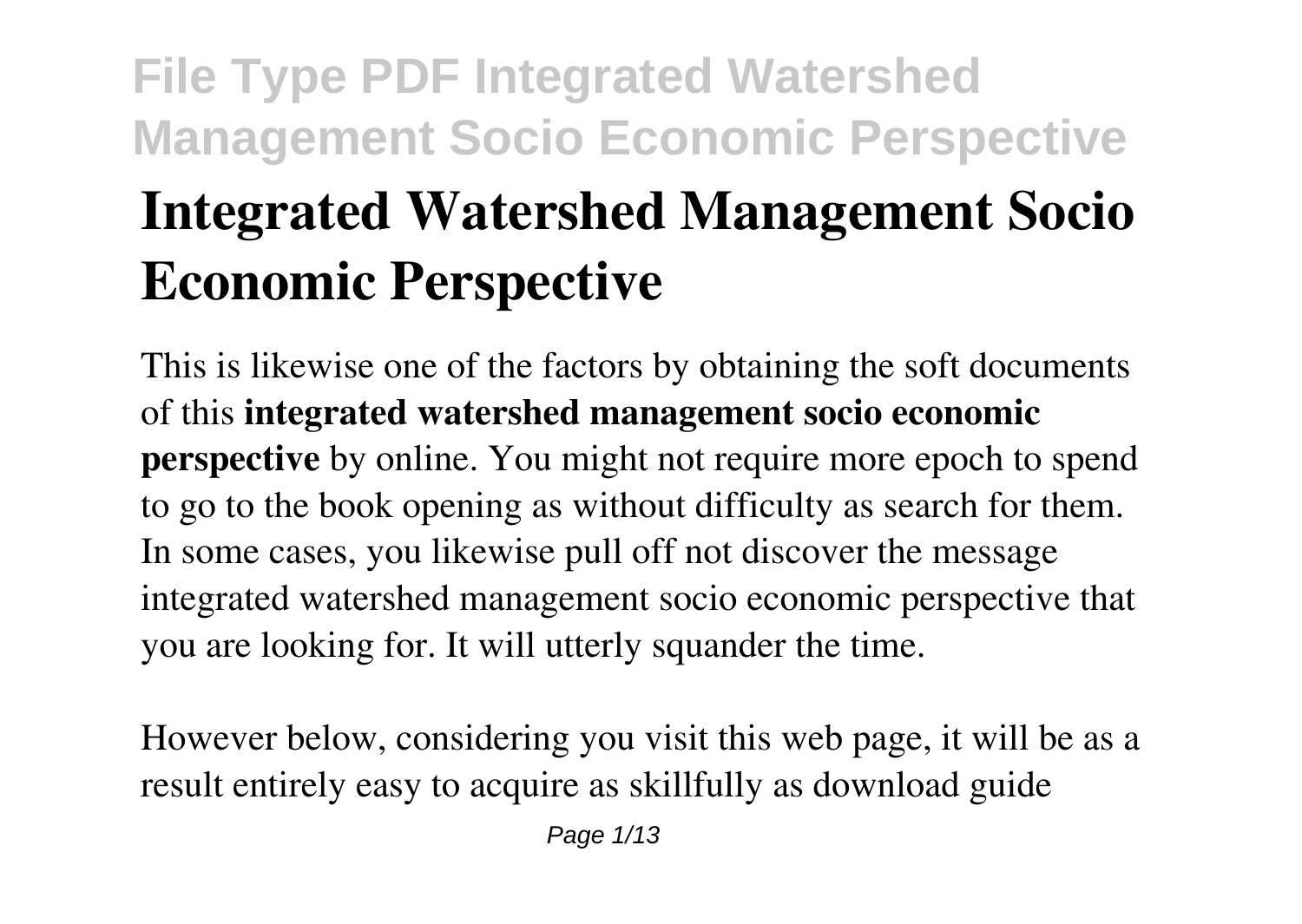### **File Type PDF Integrated Watershed Management Socio Economic Perspective** integrated watershed management socio economic perspective

It will not say you will many get older as we notify before. You can pull off it while function something else at house and even in your workplace. suitably easy! So, are you question? Just exercise just what we allow below as well as evaluation **integrated watershed management socio economic perspective** what you in the same way as to read!

Climate Change from the perspective of watershed management | Henry Miller | TEDxSanMigueldeAllende Introduction to Watershed Management **Social \u0026 Community Aspects of Watershed Management Socio- economy, private sector participation \u0026 gender issues** 3. Watershed management Page 2/13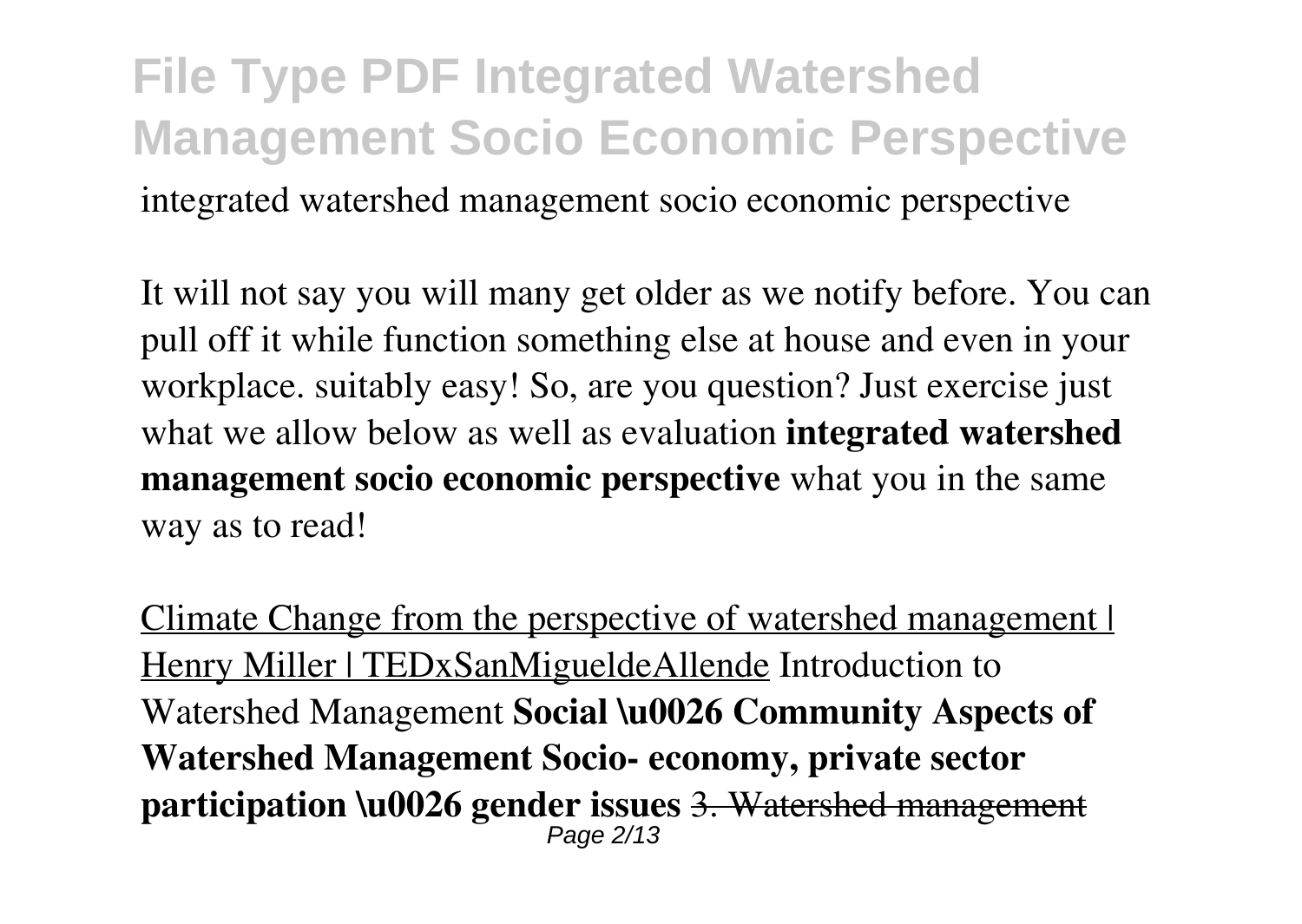*Watershed Management - Importance and Challenges* Municipal Planning and the Roles of Watershed Management Plans Watershed Management (IV Sem, Geography \u0026 Resource Management) Adapting Watershed Management to Climate Change Integrated Water Resources Management Watershed management topic in detail *Watershed Characteristics*

What is a Watershed

WATER our most precious resourceWatershed (Hindi Aug 2013) **What is Watershed Development?** What is a Watershed? Difference between Watershed, Drainage Basin and Catchment area **? Watershed - Watershed Meaning - Watershed Examples - Watershed Definition Ridge to Valley - A Holistic Watershed Perspective** The Watershed Project *What is a watershed?* Watershed Management - 5 Components \u0026 4 Landmarks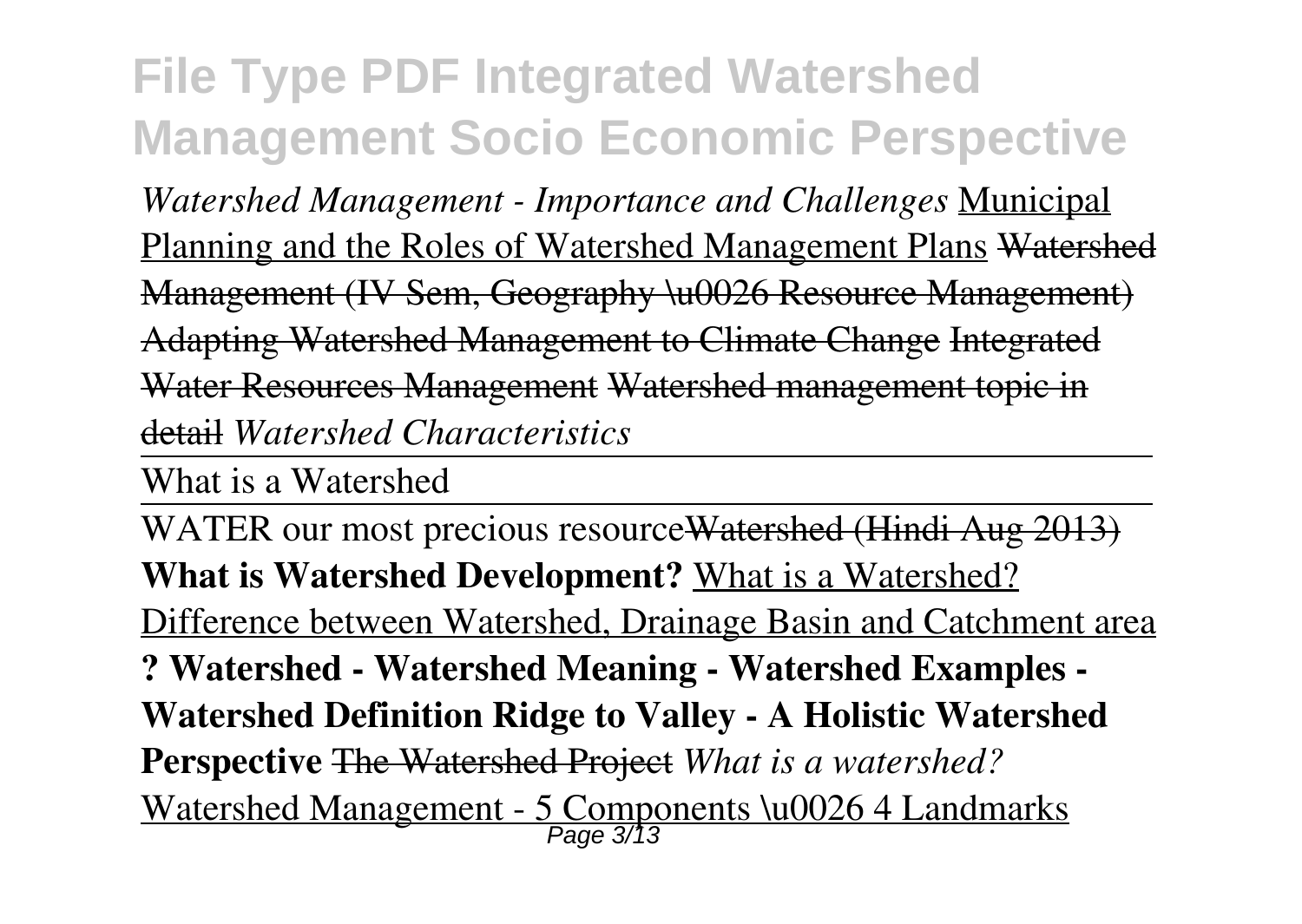(Special Focus on India) Sustainable Watershed Management *Integrated Modelling and Management of Watershed Systems Running out of Time | Documentary on Holistic Management GLF 2013 - Towards a sustainable landscape approach* Lecture 3 : Socio Hydrology Watershed Management ( Water Resources ). Class XII Geography. Chapter-6 NCERT The why and how of integrated landscape management in achieving sustainable development GLF 2015 *Integrated Watershed Management Socio Economic* Integrated watershed management (IWSM) was taken as the basic operational unit to rehabilitate degraded watershed and improve agricultural productivity in Ethiopia. However, its effectiveness was rarely evaluated. Therefore, this study assessed the contribution of IWSM in selected socio-economic benefits in Sheka watershed,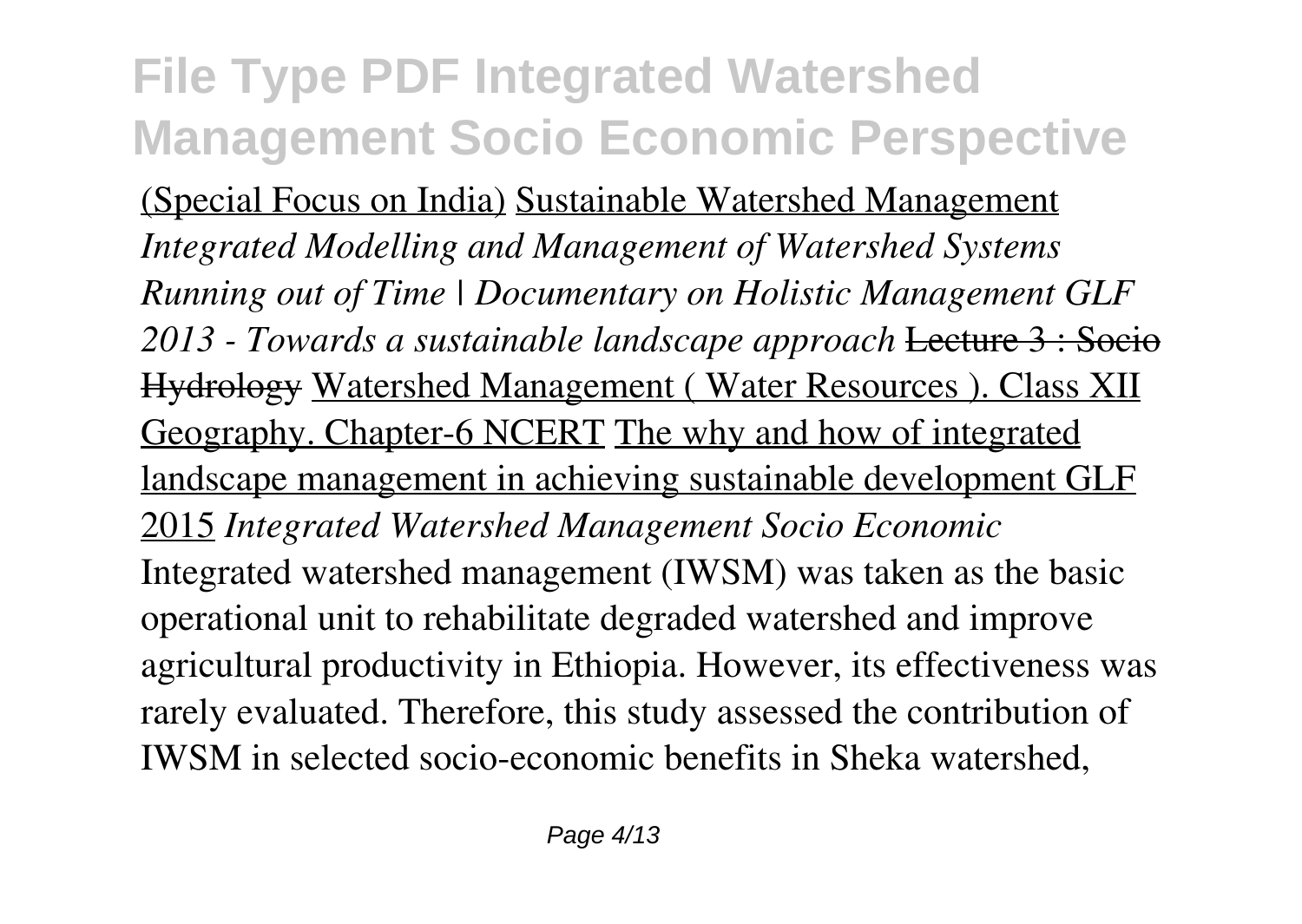*Socio-Economic Impact Assessment of Integrated Watershed ...* Integrated watershed management (IWM) is becoming increasingly important in such a country where the economy depends predominately on agriculture, but there are also fast-growing urban populations...

### *(PDF) INTEGRATED WATERSHED MANAGEMENT: SOCIO-ECONOMIC ...*

Abstract:Integrated watershed management (IWM) is becoming increasingly important in such a country where the economy depends predominately on agriculture, but there are also fastgrowing urban...

*INTEGRATED WATERSHED MANAGEMENT: SOCIO-*Page 5/13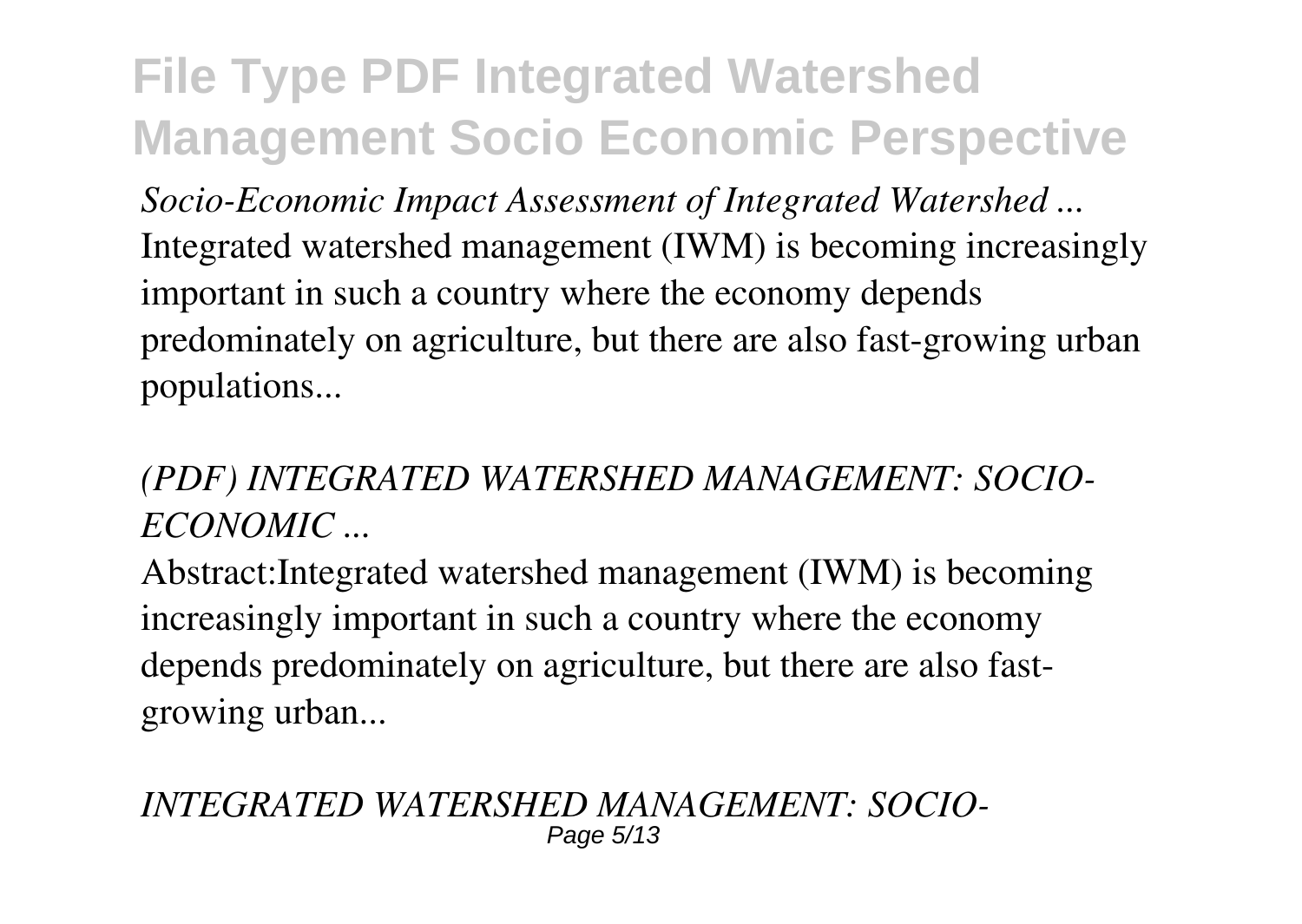### **File Type PDF Integrated Watershed Management Socio Economic Perspective** *ECONOMIC PERSPECTIVE*

Integrated watershed management grapples with the complexity of interactions between ecosystems and socio-economic systems, and aims to restore and sustain the health, productivity, and biodiversity of ecosystems through strategies that integrate the needs of society and the economy (Szaro et al. 1998; Einar 2010; Qi and Altinakar 2013).

*Integrated Watershed Management Socio Economic Perspective* Integrated watershed management builds upon the foundational principles of watershed management to integrate various social, technical, and institutional dimensions, as well as conservation, social, and economic objectives (German et al. 2007).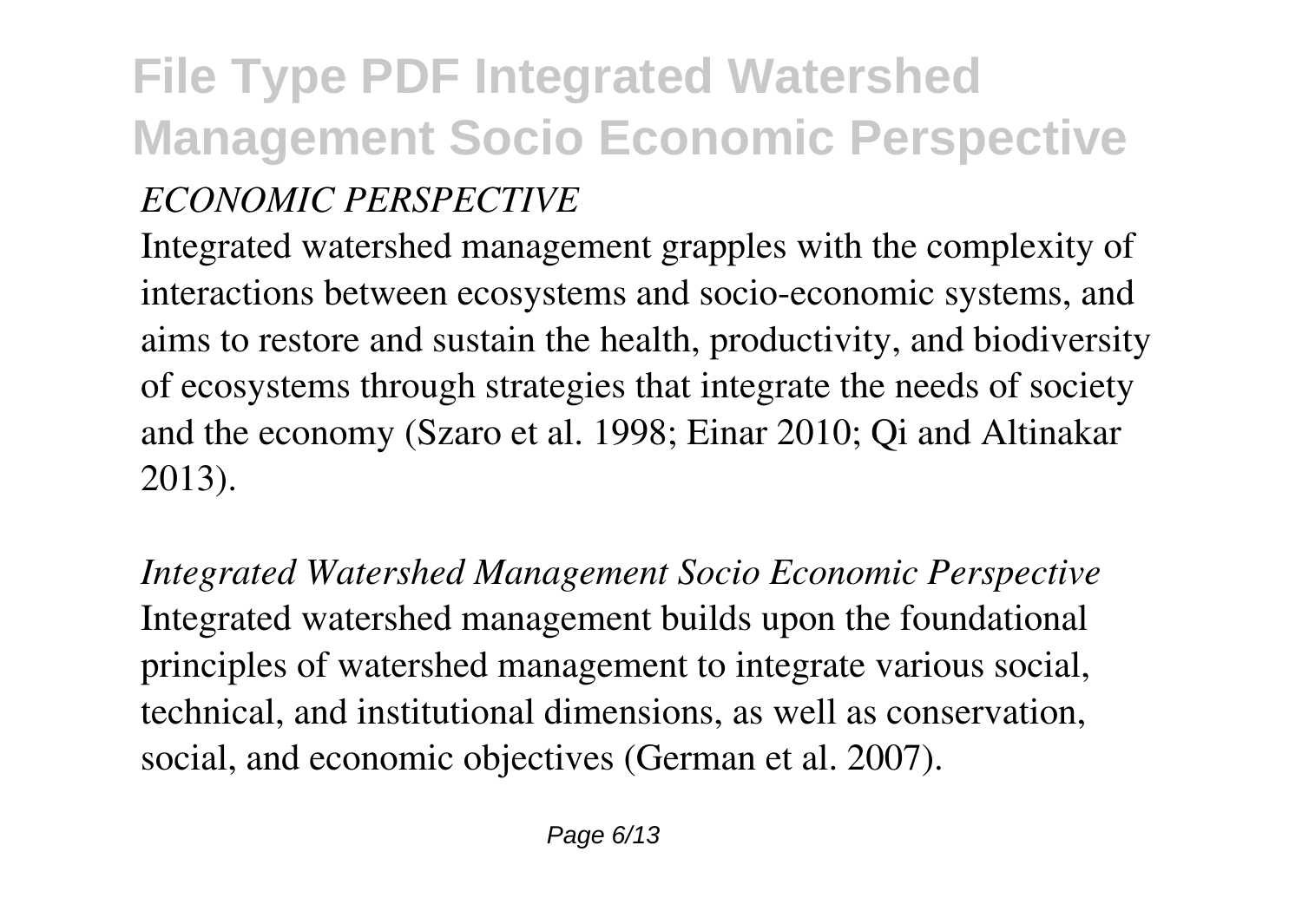*Integrated watershed management: evolution, development ...* Watershed management offers a unique approach for integrating technologies, governance, and socio-economic strategies within the natural boundaries of a drainage area. This allows for the optimum development of land, water and plant resources to meet the basic needs of people and animals in a sustainable manner.

#### *Community-based Integrated Watershed Management*

Watershed Management Plan A sound watershed management plan will provide the frame for harmonizing economic development and environmental protection. It will also integrate socio-economic and cultural realities, institutional structures and the biological aspects into upland protection and conservation in order to attain sustainable development.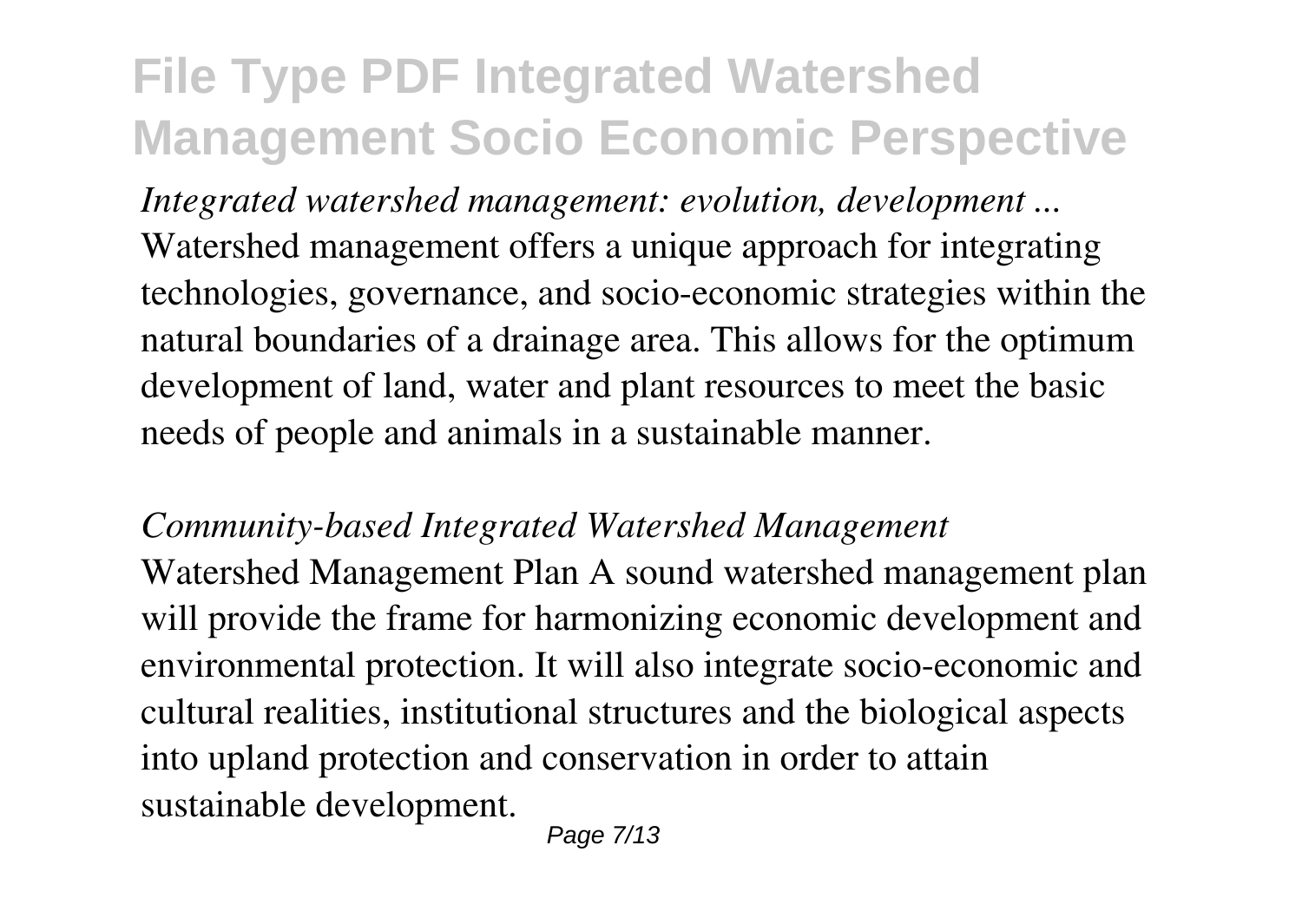### *INTEGRATED WATERSHED MANAGEMENT - OAS*

To reflect a more complete definition, a watershed can include the notions of both a bio- physical and socio-economic unit comprising all natural resources, people and their socio-economic activities within the confines of a drainage divide. Watersheds vary in size.

*Integrated Watershed Management: Basic Concepts and Issues* SELECTING SOCIO-ECONOMIC METRICS FOR WATERSHED MANAGEMENT85 contextual information about the social environments in which individuals, groups, and institutions carry out their daily activities, they lack a theoretical framework for predicting cause-effect relationships.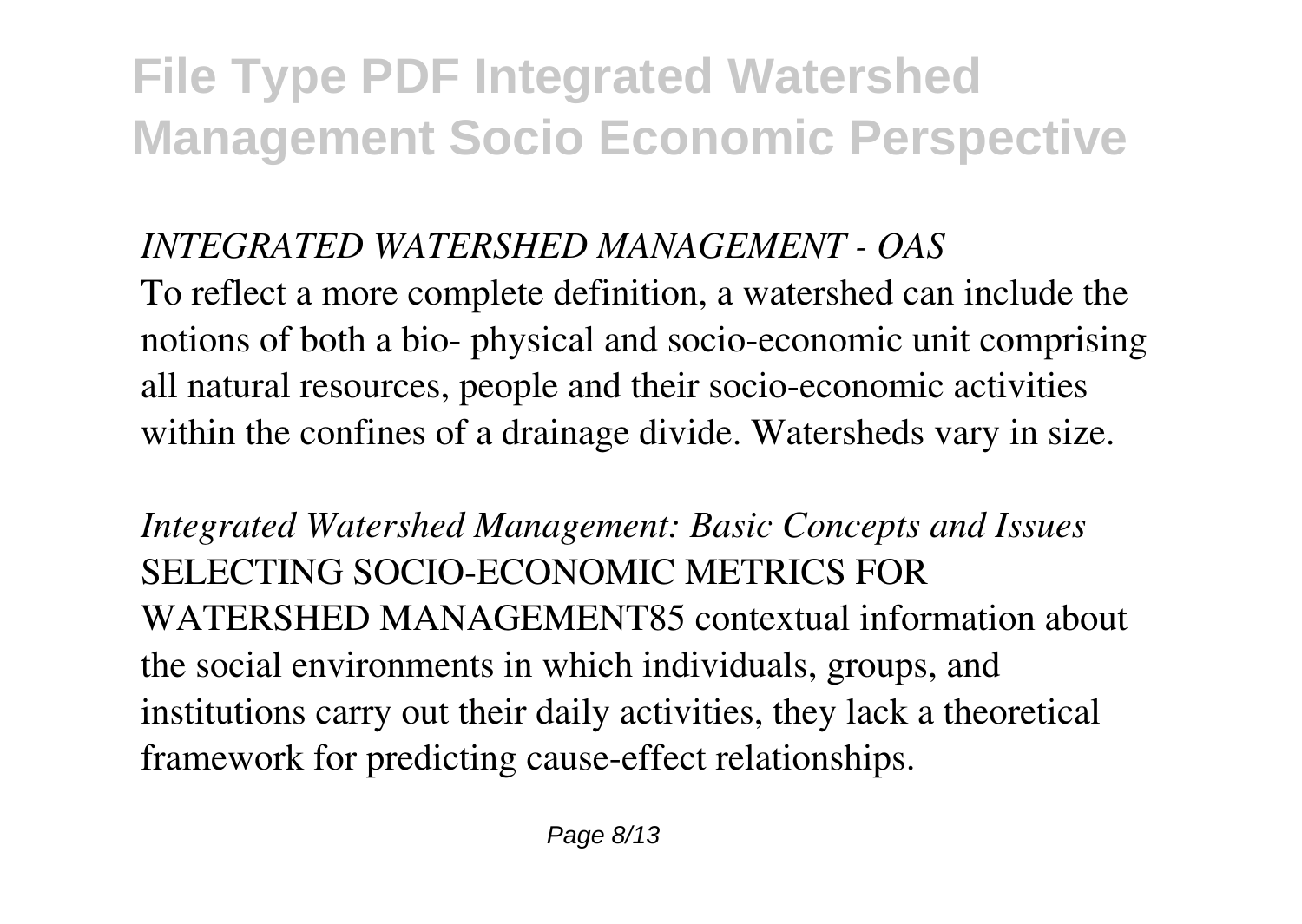*Selecting Socio-Economic Metrics for Watershed Management* The watershed program is a land-based program, whic h is increasingly being focused on water, with its main objective being to enhance agricultural produc tivity through increased in situ moisture conservation and protective irrigation for socioeco nomic development of rural people.

*Socioeconomic and Policy Research on Watershed Management ...* Based on Falkenmark's (286.20 m 3 /C/yr), Water Availability Index (?0.39) and basic water needs, it was found that water scarcity is the main constraint to life. The conventional WPIapproach showed that availability, access and time were 22.49 per cent, 55.25 per cent, and 6.82 per cent respectively.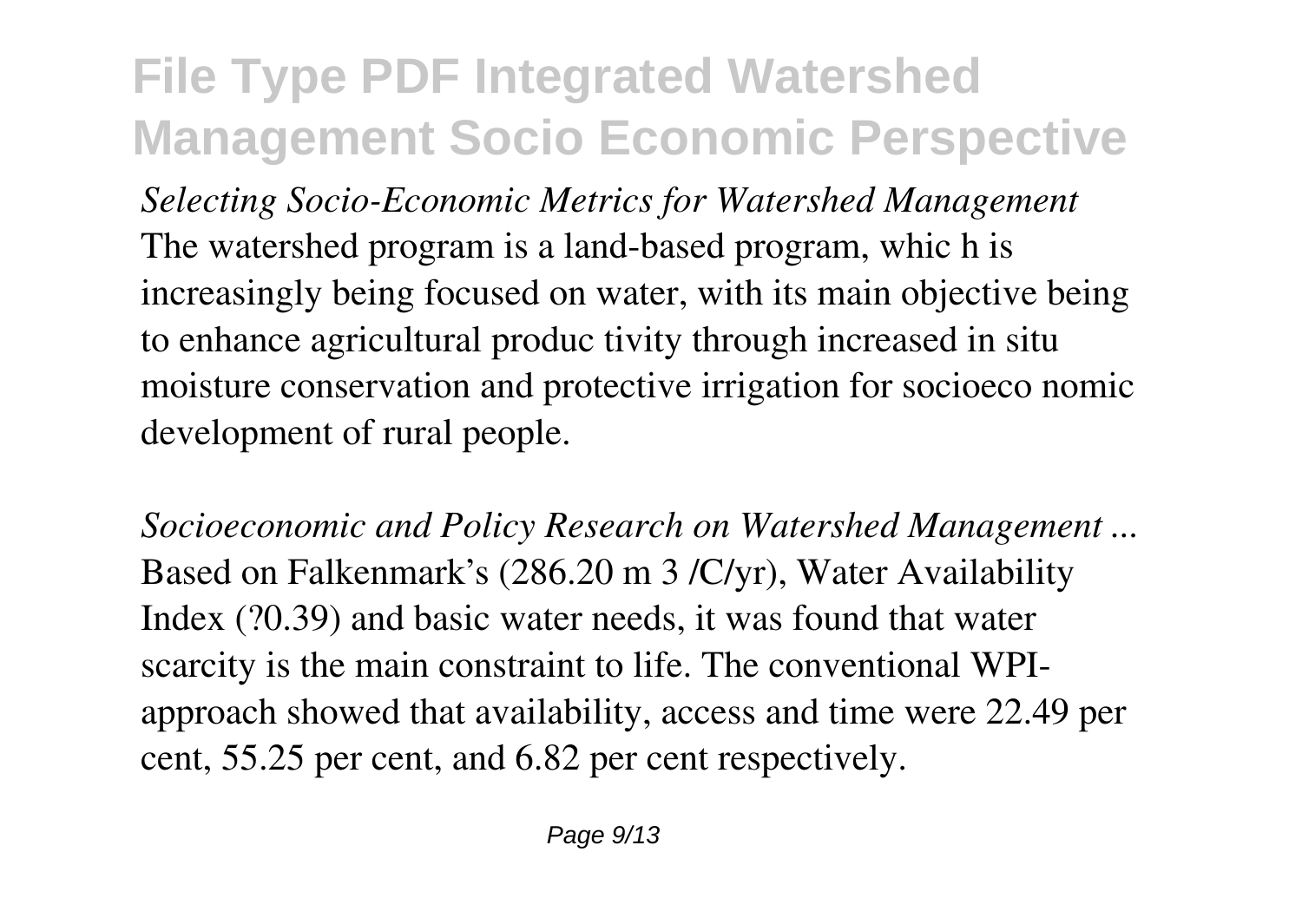*Using Socio-economic Indicators for Integrated Water ...* The main purpose to characterize socio-economic systems in the watersheds is to identify existing and potential production constraints, and propose potential areas for targeting technology transfer for sustainable development. It requires huge information from a number of sources, published, unpublished and micro level eld investigation.

*3. Baseline Socio-economic Characterization of Watersheds* The Integrated Watershed Management Plan will be combined with other plans in the Peace and Slave Watersheds and bring together those who live, work and play in the watershed to figure out the best way forward. The Plan's full Terms of Reference can be downloaded here.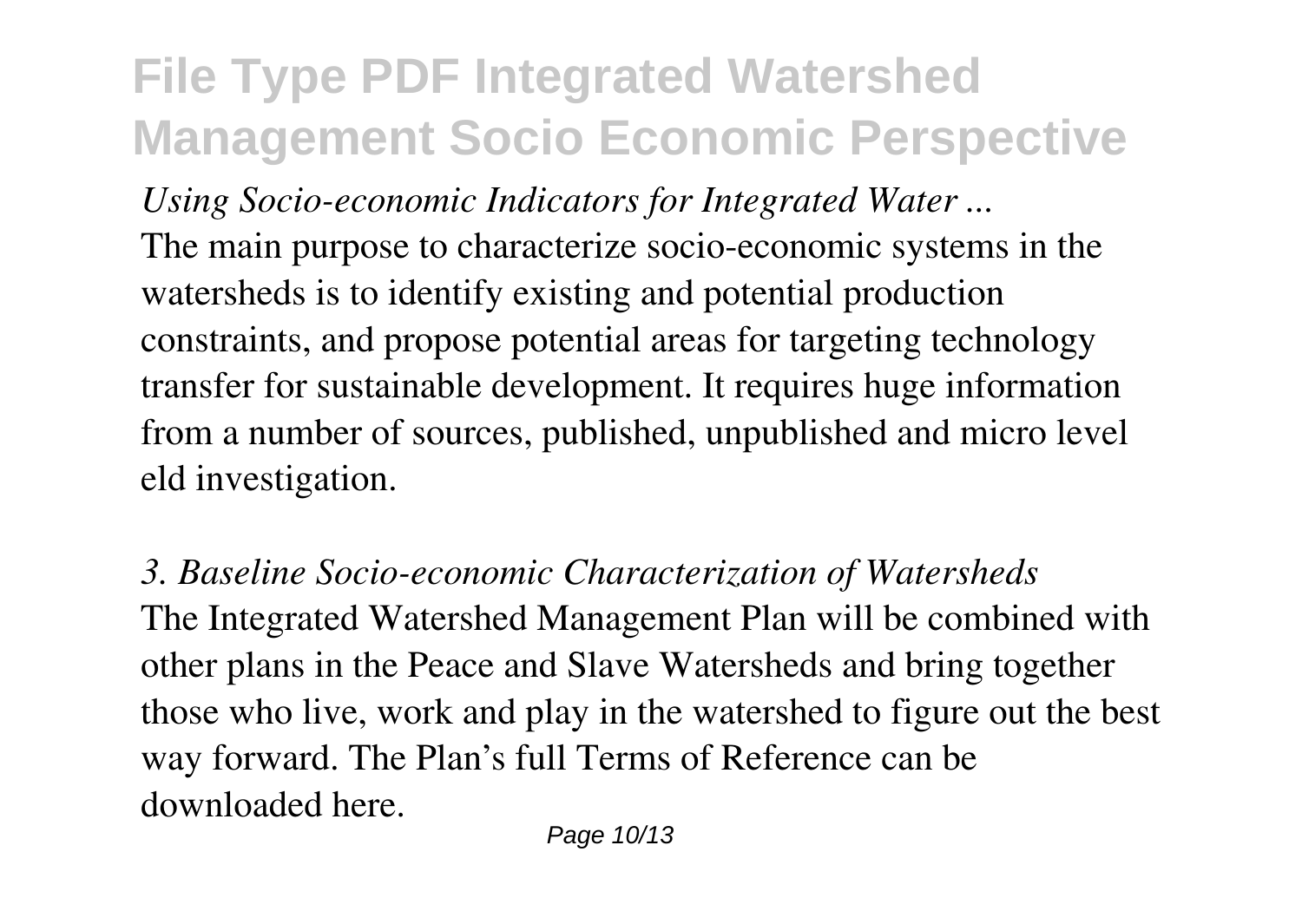*Integrated Watershed Management Plan - Mighty Peace ...* Integrated Water Resource Management: A New Way Forward 7 T he gradual transformation in expectations for water resources management over the last century is well known to those working in the field. The old premise of the engineer's hydraulic mission was once accepted wisdom. When water infrastructure was built, and with

*INTEGRATED WATER RESOURCE MANAGEMENT* have recognized the integrated nature ofthe socio-economicand biophysical environment. However, the managementpractices ofwatershed councils inOregon have focused onthe biophysicalenvironment and bio-physicalmonitoring and evaluation. Page 11/13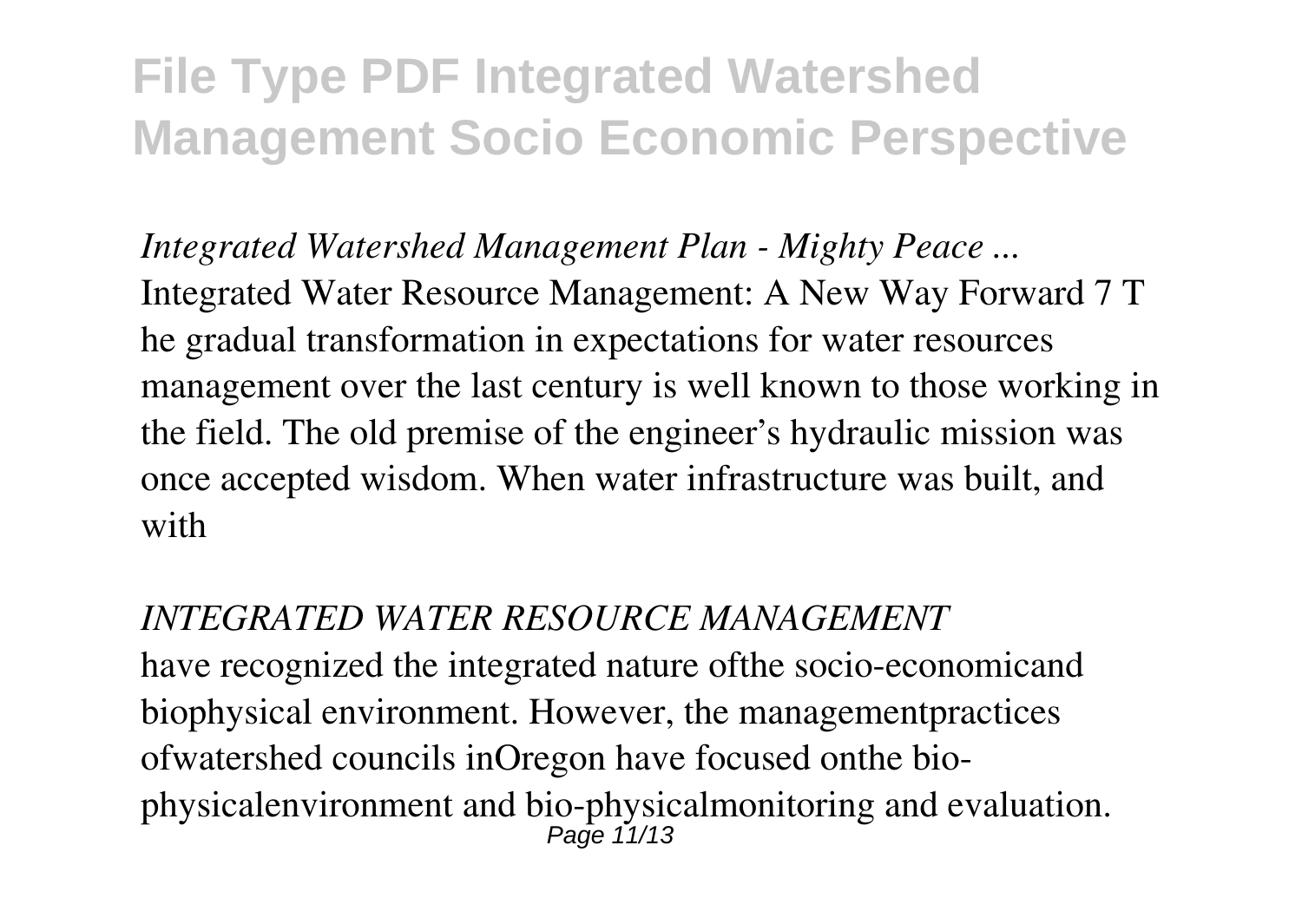### *THE ROLE OF SOCIO-ECONOMICINDICATORS IN WATERSHED ...*

Specifically the countries would wish to seek support in the development of a more integrated approach to coastal and watershed issues, processes and policy development. The direct causal linkages between the threats to the coastal and watershed environment and socio-economic/political issues are recognised.

*Integrating Watershed and Coastal Area Management (IWCAM ...* Over time and in response to changing needs, the scope of watershed management has broadened from the initial concept of technical management of the water resource to an integrated discipline that applies biological, technical, social and economic Page 12/13